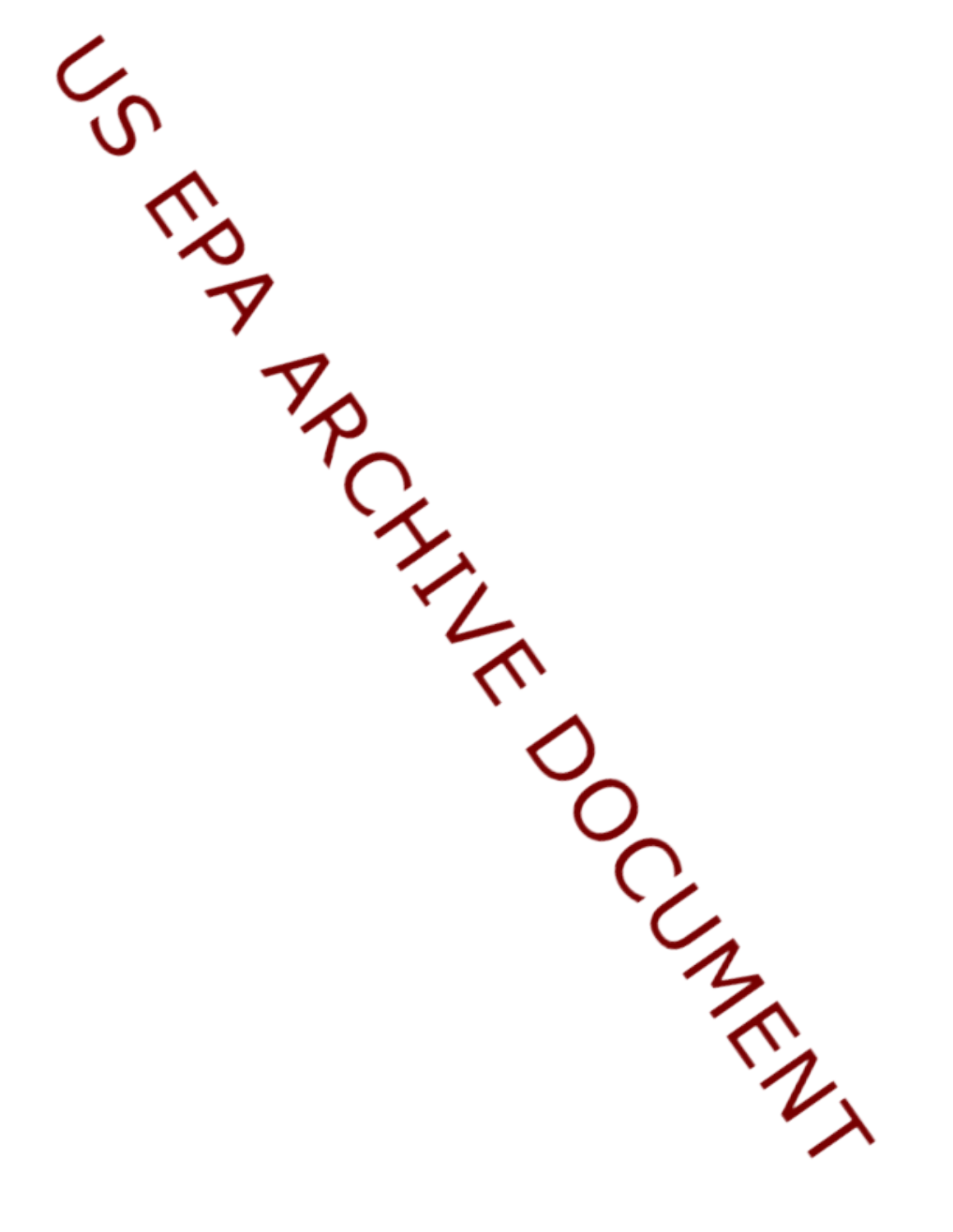





## **Verification Statement**

| <b>TECHNOLOGY TYPE:</b>     | <b>X-RAY FLUORESCENCE</b>                              |                       |                                          |
|-----------------------------|--------------------------------------------------------|-----------------------|------------------------------------------|
| <b>APPLICATION:</b>         | <b>MEASUREMENT OF LEAD IN DUST WIPES</b>               |                       |                                          |
| <b>TECHNOLOGY NAME:</b>     | <b>XL-300 Series XRF Instrument</b>                    |                       |                                          |
| <b>COMPANY:</b>             | <b>NITON</b> Corporation                               |                       |                                          |
| <b>ADDRESS:</b>             | 900 Middlesex Turnpike, Bldg. 8<br>Billerica, MA 01821 | <b>PHONE:</b><br>FAX: | $(978) 670 - 7460$<br>$(978) 670 - 7430$ |
| <b>WEB SITE:</b><br>E-MAIL: | www.niton.com<br>jishein@niton.com                     |                       |                                          |

The U.S. Environmental Protection Agency (EPA) has created the Environmental Technology Verification Program (ETV) to facilitate the deployment of innovative or improved environmental technologies through performance verification and dissemination of information. The goal of the ETV Program is to further environmental protection by substantially accelerating the acceptance and use of improved and cost-effective technologies. ETV seeks to achieve this goal by providing high-quality, peer-reviewed data on technology performance to those involved in the design, distribution, financing, permitting, purchase, and use of environmental technologies.

ETV works in partnership with recognized standards and testing organizations and stakeholder groups consisting of regulators, buyers, and vendor organizations, with the full participation of individual technology developers. The program evaluates the performance of innovative technologies by developing test plans that are responsive to the needs of stakeholders, conducting field or laboratory tests (as appropriate), collecting and analyzing data, and preparing peer-reviewed reports. All evaluations are conducted in accordance with rigorous quality assurance protocols to ensure that data of known and adequate quality are generated and that the results are defensible.

Oak Ridge National Laboratory (ORNL) is one of the verification organizations operating under the Advanced Monitoring Technology (AMT) Center. AMT, which is administered by EPA's National Exposure Research Laboratory (NERL), is one of six technology areas under ETV. In this verification test, ORNL evaluated the performance of lead in dust wipe measurement technologies. This verification statement provides a summary of the test results for NITON's XL-300 Series x-ray fluorescence (XRF) instrument.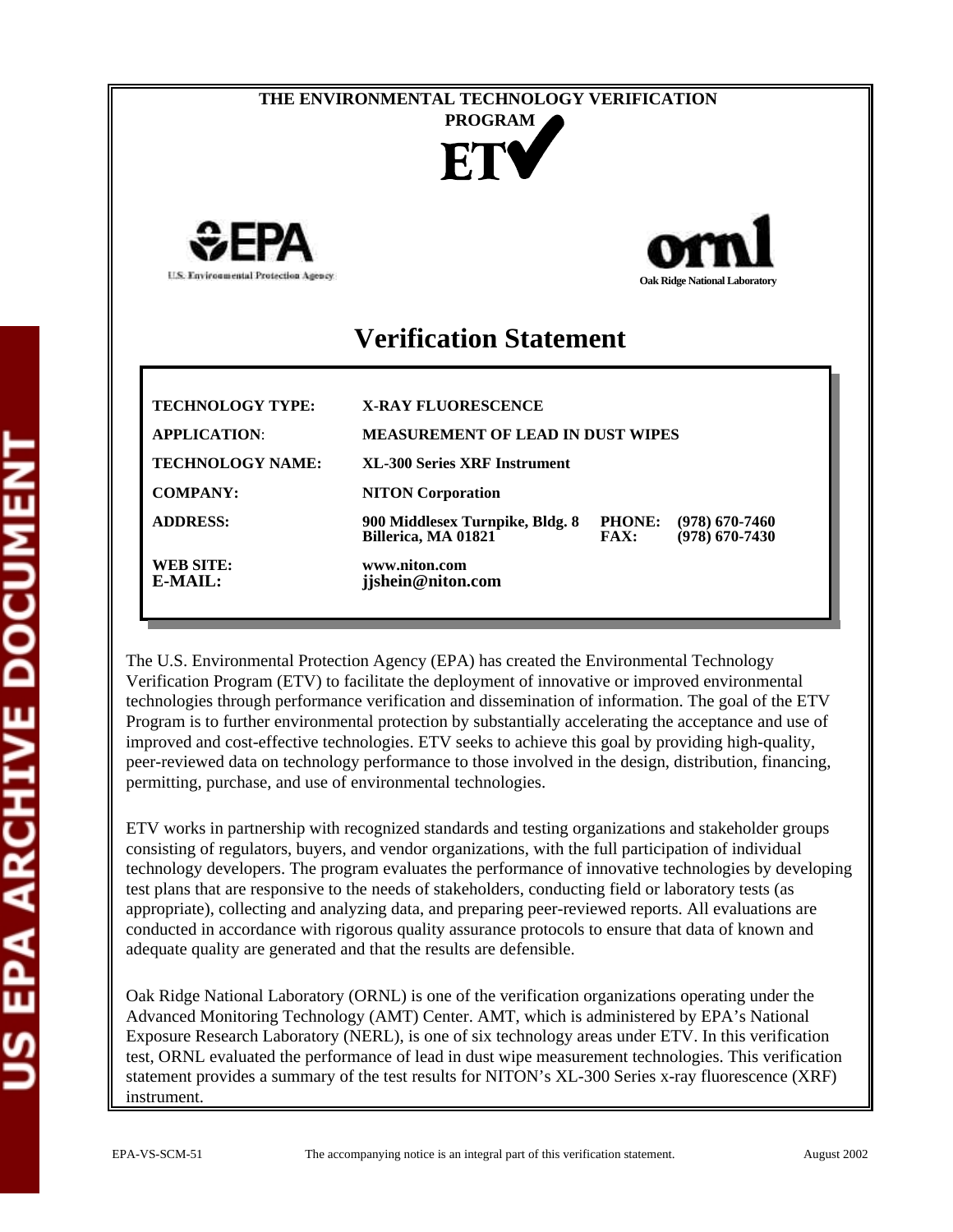## **VERIFICATION TEST DESCRIPTION**

This verification test was designed to evaluate technologies that detect and measure lead in dust wipes. The test was conducted at the Capitol Community Technical College in Hartford, CT, from November 5 through November 9, 2001. The vendors of commercially-available, field portable technologies blindly analyzed 160 dust wipe samples containing known amounts of lead, ranging in concentration from  $\leq$  2 to  $1,500 \mu g/wipe$ . The experimental design was particularly focused on important clearance levels, such as those identified in 40 CFR 745.65 of 40, 250, and 400  $\mu$ g/ft<sup>2</sup>. The samples included wipes newlyprepared and archived from the Environmental Lead Proficiency Analytical Testing Program (ELPAT). These samples were prepared from dust collected in households in North Carolina and Wisconsin. Also, newly-prepared samples were acquired from the University of Cincinnati (UC). The UC dust wipe samples were prepared from National Institute of Standards and Technology (NIST) Standard Reference Materials (SRMs). The results of the lead analyses generated by the technology were compared with results from analyses of similar samples by conventional laboratory methodology in a laboratory that was recognized as proficient by the National Lead Laboratory Accreditation Program (NLLAP) for clearance testing. Details of the test, including a data summary and discussion of results, may be found in the report entitled *Environmental Technology Verification Report: Lead in Dust Wipe Detection Technology— NITON Corporation, XL-300 Series X-Ray Fluorescence Instrument,* EPA/600/R-02/059. NITON's XL-700 Series XRF was also evaluated in the test and a separate report has been prepared (*Environmental Technology Verification Report: Lead in Dust Wipe Detection Technology— NITON Corporation, XL-700 Series X-Ray Fluorescence Instrument,* EPA/600/R-02/055).

## **TECHNOLOGY DESCRIPTION**

The XL-300 Series instrument, which is designed to quantify only lead, is an energy dispersive x-ray fluorescence (EDXRF) spectrometer that uses a sealed, 10 mCi cadmium-109 radioisotope source to excite characteristic x-rays of a test sample's constituent elements. These characteristic x-rays are continuously detected, identified, and quantified by the spectrometer during sample analysis. Stated simply, the energy of each x-ray detected identifies a particular element present in the sample, and the rate at which x-rays of a given energy are counted provides a determination of the quantity of that element that is present in the sample. Detection of the characteristic lead x-rays is achieved using a highly efficient, thermo-electrically cooled, solid-state, silicon PIN-diode detector, a part of the Dual Detector system. Signals from the Dual Detector are amplified, digitized, and then quantified via integral multichannel analysis and data processing units. Sample test results are displayed in total micrograms of lead per dust wipe. During this verification test, the instrument configuration was XL-309 and reporting limits were approximately 15  $\mu$ g/wipe.

## **VERIFICATION OF PERFORMANCE**

The following performance characteristics of the XL-300 Series XRF were observed:

*Precision:* Precision—based on the average percent relative standard deviation—was 8%.

Accuracy: Accuracy was assessed using the estimated concentrations of the ELPAT and UC samples. The average percent recovery value for all samples reported above 15  $\mu$ g/wipe was 94%. The slight negative bias was statistically significant, but well within the acceptable range of bias (100%  $\pm$  25%).

*Comparability:* A comparison of the XL-300 results and the NLLAP-recognized laboratory results was performed for all samples (ELPAT and UC) that were reported above 20  $\mu$ g/wipe. The correlation coefficient (*r*) for the comparison of the entire dust wipe data set was 0.999 [slope (*m*) = 0.849, intercept = 13.247], indicating good agreement with the NLLAP-laboratory data.